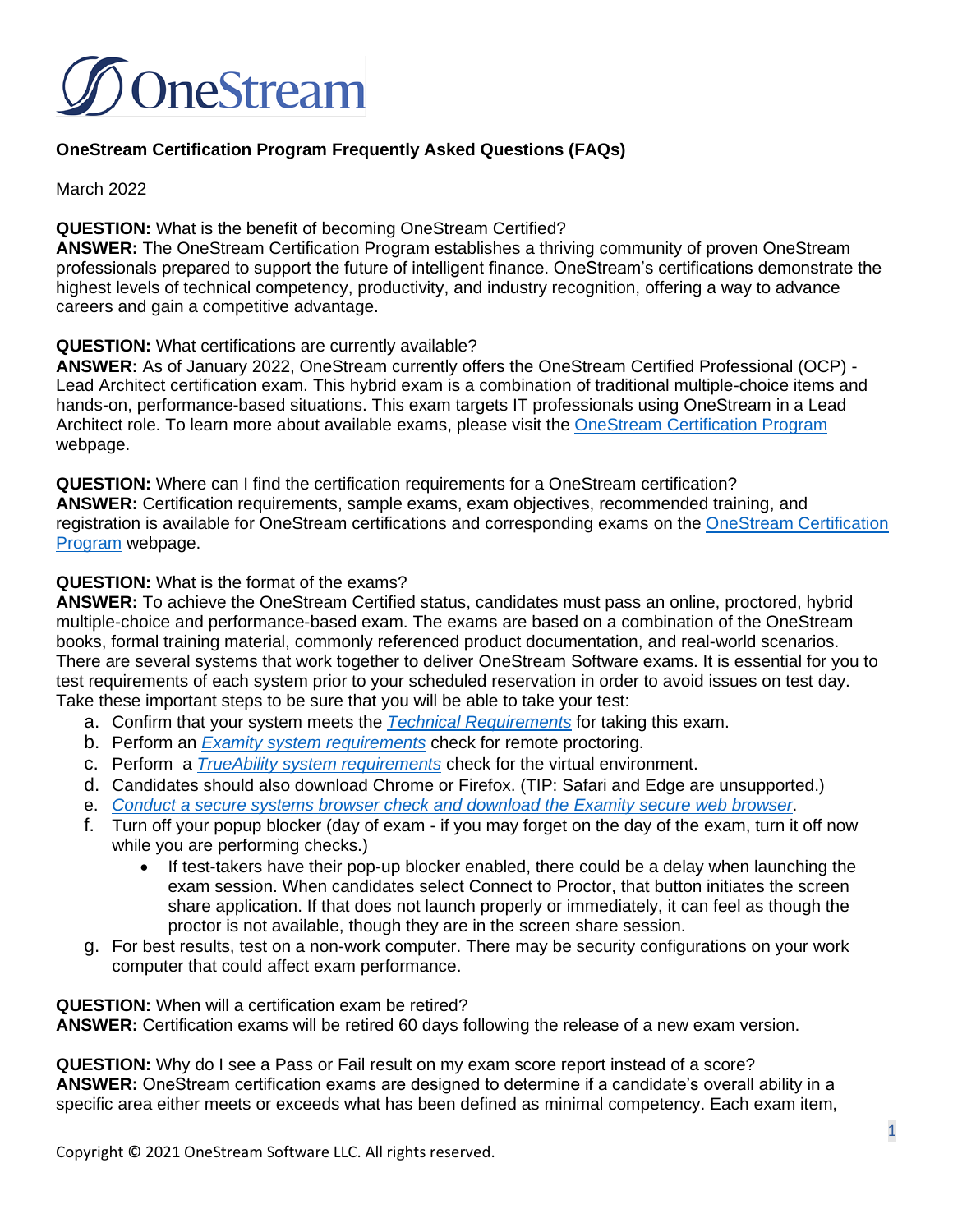# **IneStrear**

whether multiple-choice or performance-based, contributes to that determination. Regardless of how high or low a candidate scores on an exam, only one valid conclusion can be made: the candidate either does or does not possess the minimally acceptable knowledge, skills, and abilities for the content covered by the exam. Since the only meaningful and valid inference that can be made is a pass or fail decision, that is the only information that is reported.

## **QUESTION:** What happens if I fail?

**ANSWER:** If you don't pass on your first attempt, you must wait 3 days before taking the exam again. If you don't pass on your second and subsequent attempts, you can retake the exam after a 14-day waiting period, with a maximum of 4 attempts in a 12-month period.

## **QUESTION:** How will I be notified that I have passed an exam?

**ANSWER:** Upon successful completion of a OneStream certification exam, candidates will receive an email from OneStream Certification informing them of successful completion of an exam and that a score report is available.

The email also contains instructions on receiving a OneStream Certified backpack and claiming the digital credential at Credly. Candidates should be sure that their inbox is set to accept emails from @certmetrics.com.

## **QUESTION:** How can I find out what topics an exam will cover?

**ANSWER:** Certification requirements, exam objectives, sample exams, study guides, recommended training, and registration are available for each certification and corresponding exam. For more information on how to prepare for an exam, please visit the [OneStream Certification Program](https://certification.onestreamsoftware.com/) webpage.

## **QUESTION:** When will my OneStream certification expire?

**ANSWER:** OneStream certification exams will expire 24 months from the date a credential was achieved. After 24 months, candidates may have the option to complete OneStream eLearning continuing education to extend their existing OneStream credential for 12 months. (The maximum amount of time a candidate may hold an active certification credential is 36 months.)

**QUESTION:** How and when do I receive a certificate stating that I am OneStream Certified?

**ANSWER:** Upon successful completion of a OneStream certification exam, candidates will receive two emails. The first email, from OneStream Certification, is notification that a certification has been awarded (and an electronic certificate is available for download in your CertMetrics account). The second email will come from [Credly](https://www.credly.com/users/sign_in) allowing candidates to claim and share their digital credential. The email is sent to the business email address associated with your OneStream account in Okta.

## **QUESTION:** Who do I contact if I need to make changes to my Certification profile?

**ANSWER:** If you need to make changes to your profile information, you will need to make the update in your OneStream account in Okta. Changes that you make in your CertMetrics profile run the risk of being overwritten with data in your OneStream account.

- If you have access to submit a ServiceNow request with OneStream Software, please submit your demographic information to be updated.
- If you do not have access to submit a ServiceNow request with OneStream Software, please contact the OneStream Administrator at your company who will submit the request for you.

**QUESTION:** How can I check my certification status or which exams I have passed? **ANSWER:** To view your exam and certification history:

Sign into [CertMetrics.](https://www.certmetrics.com/onestreamsoftware)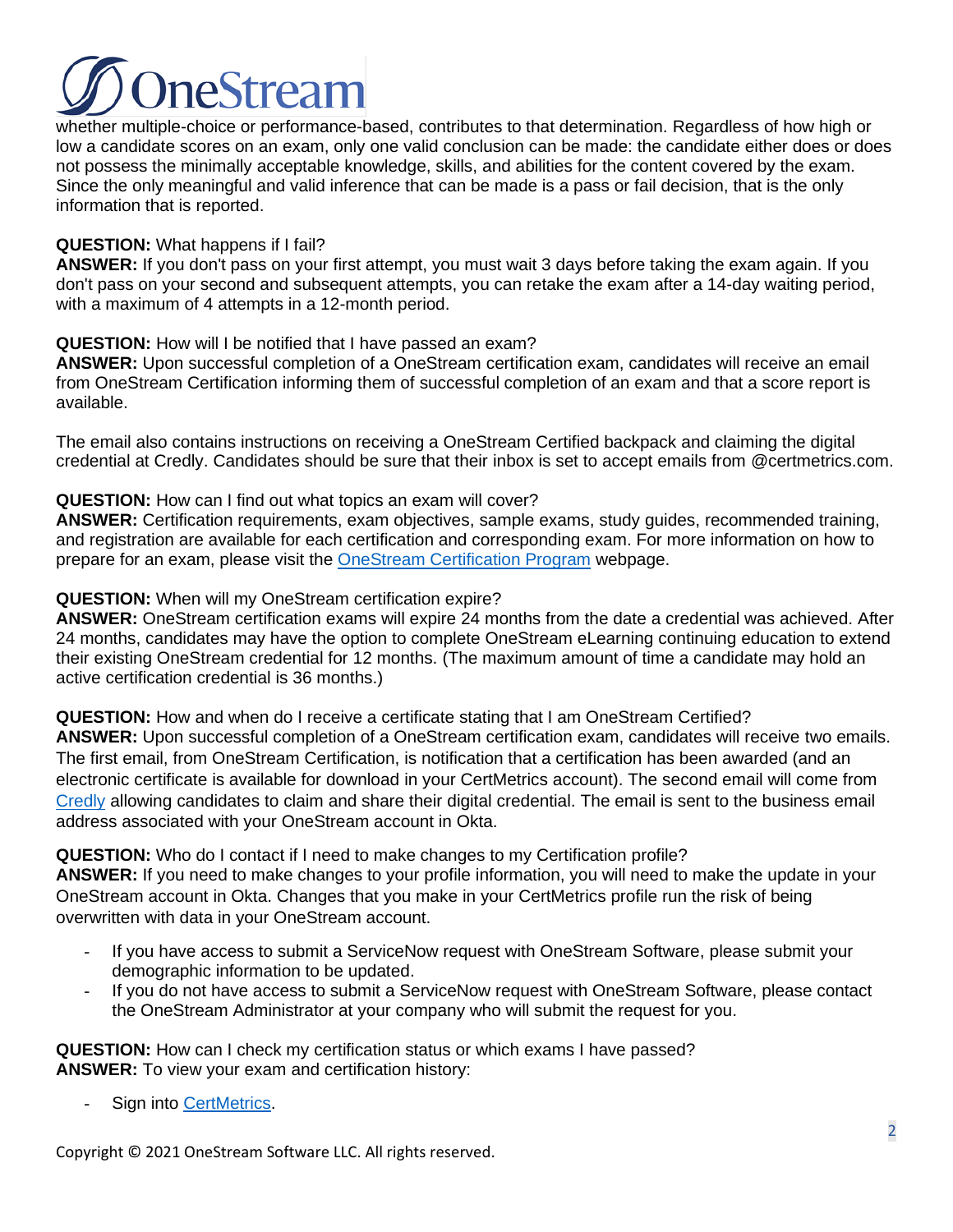

Select *My Profile* from the CertMetrics homepage.

**Question:** How does an employer or other organization verify an individual's certified status? **Answer:** OneStream makes available to the certified individual a way to send an electronically verifiable proof of certification. Employers and others may request that the individual provide a proof of certification. It is then up to the certified individual to provide the proof of certification.

**QUESTION:** How can I verify my digital credentials to an interested party? ANSWER: Candidates' credentials may be verified by logging into the [Credly](https://www.credly.com/users/sign_in) platform.

**QUESTION:** What is OneStream's Digital Credential and Badging Program and how do I claim my digital credential or badge?

**ANSWER:** OneStream has partnered with [Credly,](https://www.credly.com/users/sign_in) to recognize your knowledge gained along the learning journey with badges and digital credentials that will result in greater visibility for customers and partners that publish their credentials online. Digital credentials are earned by passing a OneStream certification exam. You will receive a digital, shareable, and verifiable credential that you can post across various social media platforms.

There is NO FEE for this service! Benefits of a Credly badge or digital credential include:

- A web-enabled version of your credentials that can be shared online
- A more efficient way of posting to social media platforms
- A trusted method for real-time credential verification

Start claiming and sharing your digital credentials and badges today. Just follow these simple steps:

- Receive an email from Credly
- Create an account on the [Credly](https://www.credly.com/users/sign_in) website
- Accept the Terms and Conditions
- Claim your badge and start sharing

Be sure to check your clutter or spam email folders to ensure you are receiving communications from [certification@onestreamsoftware.com](mailto:certification@onestreamsoftware.com) and [admin@credly.com.](mailto:admin@youracclaim.com)

#### **QUESTION:** Is training required to become OneStream Certified?

**ANSWER:** OneStream strongly recommends specific courses and associated exercises to develop individuals to successfully do their job. These courses are not required; however, they are available for those who do not meet the minimum level of competence as tested by the exam. Be cautioned that attendance in a training course does not guarantee passage of a certification exam.

OneStream recommends real-world experience using its software prior to attempting an exam. Certification requirements, study guides (including exam objectives), recommended training, and registration details are available on the [OneStream Certification](https://certification.onestreamsoftware.com/) webpage.

To learn about current training opportunities, visit the [OneStream Training](https://onestreamsoftware.com/training/) webpage.

**QUESTION:** Where can I find sample questions to help me prepare for the exam? ANSWER: You can get all the information you need to help you prepare for the exam in the **Lead Architect** [Exam Study Guide.](https://nam11.safelinks.protection.outlook.com/?url=https%3A%2F%2Furldefense.com%2Fv3%2F__https%3A%2Ff.hubspotusercontent30.net%2Fhubfs%2F2020381%2FWebsite%2FCertification%2FStudyGuide_LeadArchitect.pdf__%3B!!HSntlCg!A6nuoDGfx95sqz6bbwsFaTeHZrKTewflafjCi3QRIfdVJenHWqREloP5vwTHHakEmx8%24&data=04%7C01%7Ccertification%40onestreamsoftware.com%7C37fb1504e0bb4e55870308d9d9dfe037%7Cf9796dfaf91c40958663e77a96f2d645%7C0%7C0%7C637780377836040217%7CUnknown%7CTWFpbGZsb3d8eyJWIjoiMC4wLjAwMDAiLCJQIjoiV2luMzIiLCJBTiI6Ik1haWwiLCJXVCI6Mn0%3D%7C3000&sdata=MiwkvxC6GB43Xm8sr3MhYqbCbZRner3Z14ewQ3r8fOI%3D&reserved=0)

You can also find [step-by-step instructions](https://nam11.safelinks.protection.outlook.com/?url=https%3A%2F%2Furldefense.com%2Fv3%2F__https%3A%2Fcertification.onestreamsoftware.com%2Fcertification-process%2Fstep-by-step-registration%2F__%3B!!HSntlCg!A6nuoDGfx95sqz6bbwsFaTeHZrKTewflafjCi3QRIfdVJenHWqREloP5vwTHVpKfVgs%24&data=04%7C01%7Ccertification%40onestreamsoftware.com%7C37fb1504e0bb4e55870308d9d9dfe037%7Cf9796dfaf91c40958663e77a96f2d645%7C0%7C0%7C637780377836040217%7CUnknown%7CTWFpbGZsb3d8eyJWIjoiMC4wLjAwMDAiLCJQIjoiV2luMzIiLCJBTiI6Ik1haWwiLCJXVCI6Mn0%3D%7C3000&sdata=y0474y2v09BK7OJHqWKWJyDGGyN3DdojLuQT%2F2zjmD4%3D&reserved=0) to register for the exam on our website.

Copyright © 2021 OneStream Software LLC. All rights reserved.